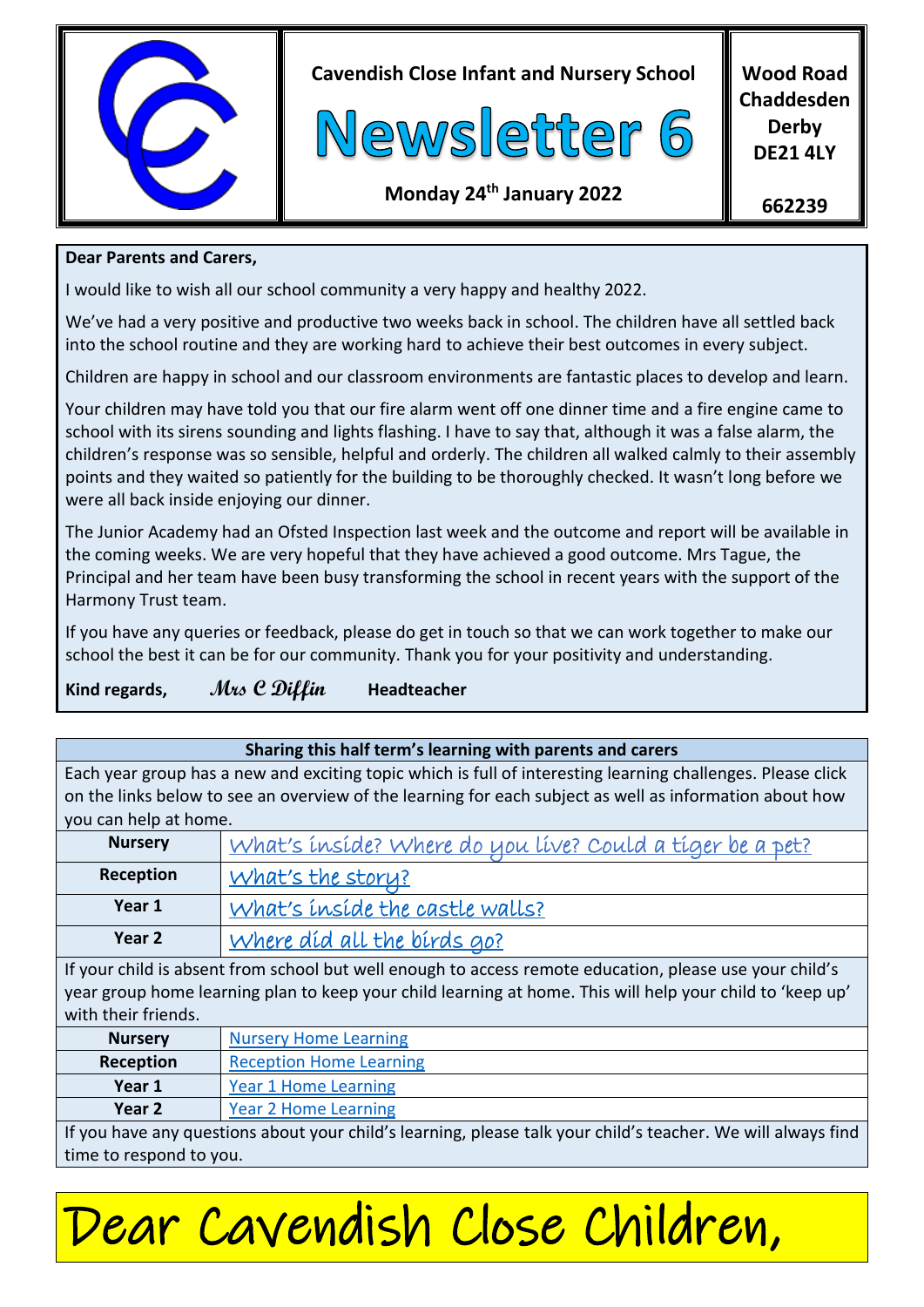

I would like to wish you all a very happy and healthy 2022. In school this year, we will all reach for the stars together. Thank you for making so many good choices every day at school.

Please remember to find time to enjoy reading every day. We are so proud of how well you are all doing with your reading. You are all reading super stars. Keep up the hard work.





Nelly Tiger is almost 8 months old now and she has now passed a Bronze Award with the Kennel Club. She is so clever and loves cuddles and treats.

Best wishes from Mrs Diffin x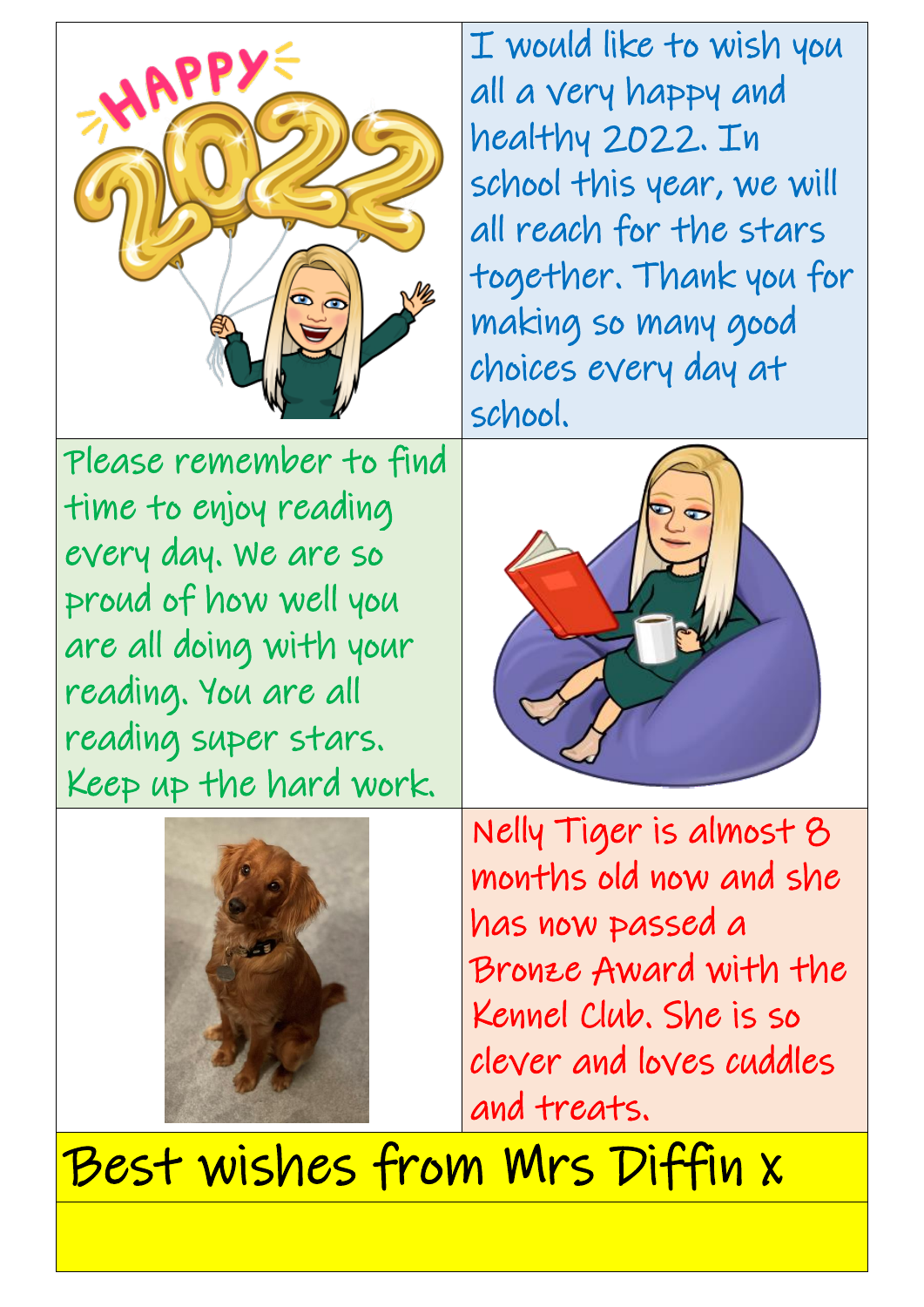

**We support a number of children with identified social, emotional and mental health needs in school. These children have special educational needs. We have significant expertise in working with families and external agencies to enable these children to succeed at our community school.**

 $Kind$  hands  $|$  Kind feet  $|$  Kind words



The best interests of children continue to come first for our Safeguarding Team.

## **If anyone feels concerned about the safety of a child, they should act on the concern immediately.**

 Parents and carers can email the Safeguarding team to make an enquiry, to ask for help or to share information[: safeguarding@cavclosei.derby.sch.uk](mailto:safeguarding@cavclosei.derby.sch.uk)

I (Mrs Diffin) am our Designated Safeguarding Leader. Mrs Howett and Mrs Asghar are our Deputy Designated Safeguarding Leads. Mrs Vincett is our Inclusion Leader. Mrs Leadbeater and Mrs Dearie are our Safeguarding Champions.

- Parents and carers can ring Derby Children's Social Care directly 01332 641172 (Out of hours Careline 01332 786968) to report concerns.
- Parents and carers can use the NSPCC helpline 0808 800 5000.

| Mrs Dit<br>, LW | towett             | Ars Asghar            |
|-----------------|--------------------|-----------------------|
| Headteacher     | Deputy Headteacher | Assistamt Headteacher |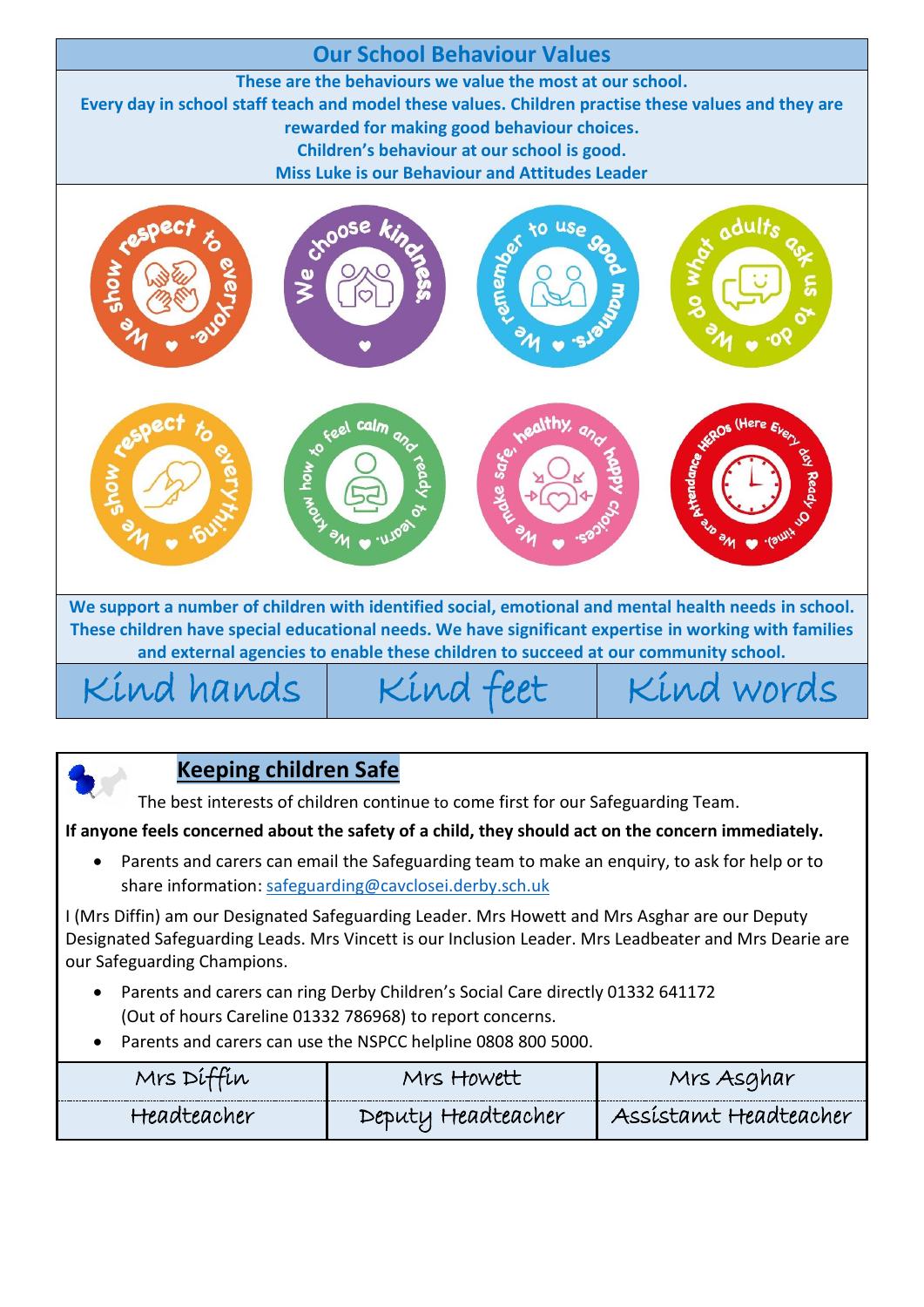

#### **Site Safety**

Thank you to all our friendly, understanding and respectful parents and carers. Thank you for the warm greetings when you are on site dropping off or collecting your children. Thank you for following our one way system around the building and for being considerate of other parents and carers. When we work together, this creates a positive, safe and happy start and end to the day for our children. Thank you to Mrs Leadbeater and Mrs Dearie who are outside and available to support families every day.

We are aware of an incident on site one morning last week. Antisocial behaviour by parents and carers will not be tolerated on school premises. Our response involves engagement with those involved and the local policing team. Our children should not have to witness aggressive, abusive and insulting behaviour by adults.

This type of conduct causes others to feel alarm and distress, it poses a risk to staff and children, and is clearly not acceptable. Action will be taken against those who fall short of our expectations. Arriving at school and walking home after school should be an enjoyable experience for our families.

At Cavendish Close Infant and Nursery School, we are very proud and fortunate to have a dedicated and supportive school community on the whole.

PCSO Davey visited us on Friday morning and he moved many cars on that were attempting to park inconsiderately and dangerously in our local area. Please allow sufficient time to park considerately and safely away from school and walk.



## **Wood Road Puffin Crossing**

I would like to share the following information with you from Chaddesden Ward Councillor Jerry Pearce who is also the Derby City Council Cabinet Member for Streetpride.

The crossing on Wood Road is being replaced during the week commencing 21<sup>st</sup> February.

The contractors have allowed two weeks in their programme for the removal of the existing crossing, temporary lights whilst the new one is being installed and for the new Puffin crossing itself. This has been programmed to allow for inclement weather as well.

The Traffic Department has sent through the following to explain the new crossing:

The existing 'pelican crossing' is to be upgraded to a 'puffin crossing'.

The Pelican Crossing uses far-side pedestrian signal heads and a flashing amber/flashing green crossing period, of a fixed duration, which is demanded solely by push button.

Puffin crossings use near-side pedestrian signal heads and an extendable all-red crossing period which is instigated by a push button request accompanied by a pedestrian detector demand.

This will greatly benefit pedestrians heading to the Cavendish Close School as the pedestrian detector will hold the signals on red if the road is not clear of pedestrians by the time the regular invitation to cross period (green man) has expired.



## **Coronavirus Update**

Since the start of term, we have continued to manage the absence of staff and children across school. A steady number of cases have been reported and we are currently managing an outbreak in Nursery and an outbreak in Year 2, Class 9.

Many of the positive cases are either experiencing mild cold symptoms or they have no symptoms at all. Please use regular lateral flow device tests in your home to support early detection and a prompt response. If your children becomes unwell, please take them to access a PCR test.

**Children who are close contacts should secure a negative lateral flow device test result before coming to school for the duration of 7 days**. This is government expectation and a safety measure that has proven to identify further cases. Please work with us to ensure that we keep school as safe as possible.

Covid update 17<sup>th</sup> January 2022 is available [here.](https://www.cavclosei.derby.sch.uk/wp-content/uploads/2022/01/Coronavirus-Safety-Measures-Jan-221.pdf)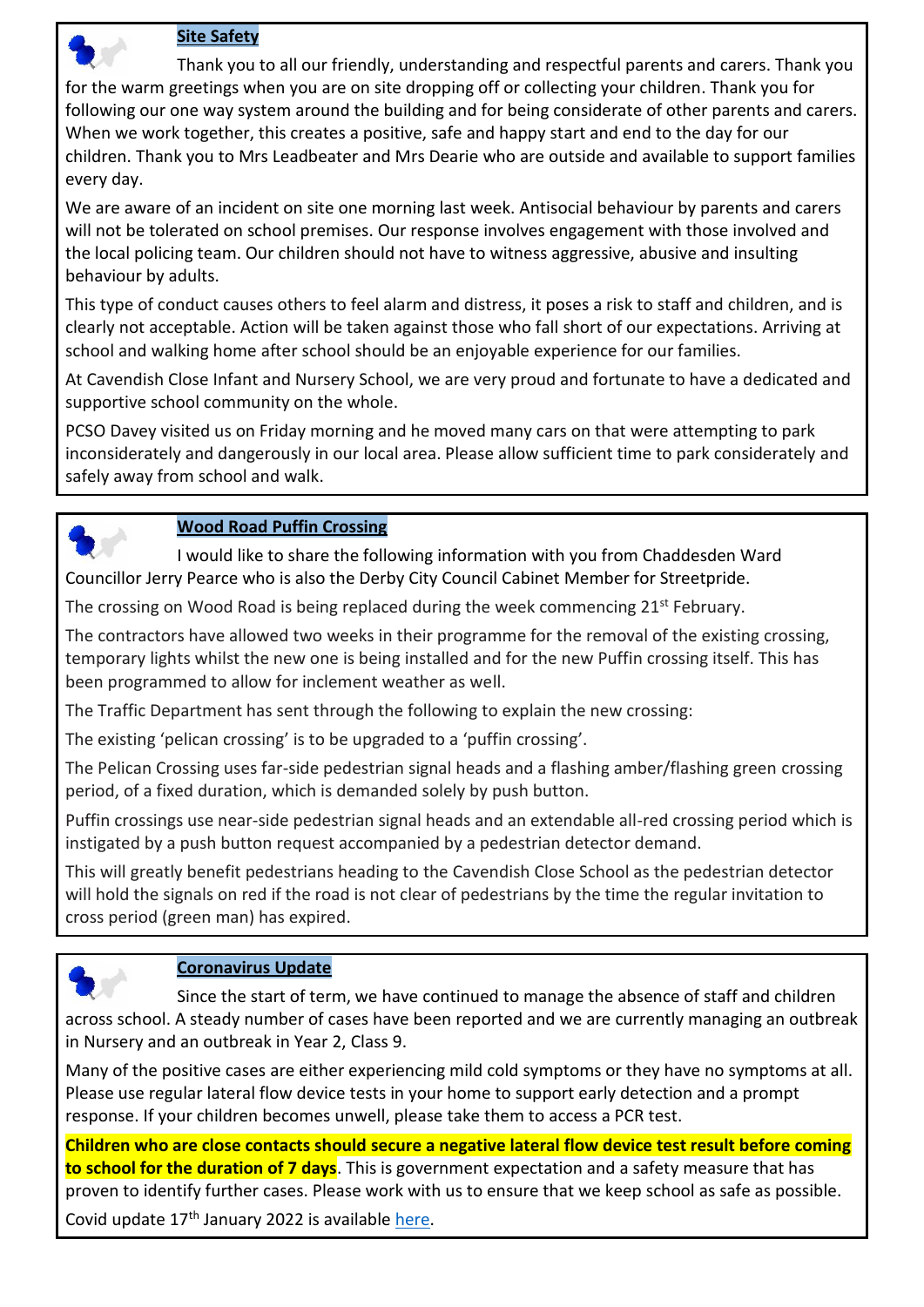| <b>Early Years Foundation Stage</b> |                                                         |                             |
|-------------------------------------|---------------------------------------------------------|-----------------------------|
| <b>Nursery</b>                      |                                                         |                             |
| <b>Nursery</b>                      | Mrs Howett, Mrs Brown, Mrs Bonner, Mrs Bee, Mrs Roberts | <b>Happy Hedgehogs</b>      |
| Reception                           |                                                         |                             |
| Class 1                             | Mrs Carter, Mrs Gadsby                                  | Sociable Squirrels          |
| Class 2                             | <b>Miss Brown</b> , Miss Cunliffe                       | <b>Bold Butterflies</b>     |
| Class 3                             | Mrs Orme, Mrs Birkinshaw                                | <b>Curious Caterpillars</b> |

| <b>Key Stage 1</b> |                                         |                               |
|--------------------|-----------------------------------------|-------------------------------|
| Year 1             |                                         |                               |
| Class 4            | <b>Miss Doxey, Mrs Edwards</b>          | <b>Flexible Foxes</b>         |
| Class 5            | Mrs Merriman, Mrs Hemmings, Mrs Taylor  | <b>Determined Dragonflies</b> |
| Class 6            | <b>Miss Marley, Mrs Mills</b>           | <b>Respectful Robins</b>      |
| Year 2             |                                         |                               |
| Class <sub>7</sub> | Miss Luke, Mrs Redfern                  | <b>Brave Badgers</b>          |
| Class 8            | Mrs Asghar, Miss Flynn, Miss Richardson | <b>Resilient Rabbits</b>      |
| Class 9            | <b>Miss Harker, Miss Stafford</b>       | <b>Dynamic Deers</b>          |

*Mrs Roberts, Mrs Smalley, Mrs Leadbeater and Mrs Dearie will continue to support classes and children in all year groups.*

| In Nursery, we offer full time (30 hour) and part time (15 hour) places.<br>Part time places are offered at the beginning or the end of the week |                     |                                                                              |                    |
|--------------------------------------------------------------------------------------------------------------------------------------------------|---------------------|------------------------------------------------------------------------------|--------------------|
| Beginning of the week: Monday and Tuesday (full<br>days) and Wednesday morning.                                                                  |                     | End of the week: Wednesday afternoon and<br>Thursday and Friday (full days). |                    |
|                                                                                                                                                  | Door opens          | Registration                                                                 | <b>Home Time</b>   |
| <b>Nursery Full Days</b>                                                                                                                         | 8:45am              | 8:50am                                                                       | 2:50am             |
| <b>Wednesday Morning</b><br><b>Half Day</b>                                                                                                      | 8:45am              | 8:45am                                                                       | 11:45am            |
| <b>Wednesday Afternoon</b><br><b>Half Day</b>                                                                                                    | 12:10 <sub>pm</sub> | 12:10 <sub>pm</sub>                                                          | 3:10 <sub>pm</sub> |

|                  | Doors open | <b>Morning Registration</b> | <b>Home Time</b>   |
|------------------|------------|-----------------------------|--------------------|
| <b>Reception</b> | 8:50am     | 8:55am                      | 2:55 <sub>pm</sub> |
| Year 1           | 8:45am     | 9:00am                      | 3:00 <sub>pm</sub> |
| Year 2           | 8:45am     | 9:05am                      | 3:05 <sub>pm</sub> |

| <b>Breakfast Club</b>    | From 7:45am  |
|--------------------------|--------------|
| <b>After School Club</b> | Until 5:45pm |

Mrs Roberts is our Breakfast and After School Club Leader. Miss Stafford is our After School Club Lead Teaching Assistant. If you need help with childcare before or after the school day, please enquire about our fantastic provision. [Clubs@cavclosei.derby.sch.uk](mailto:Clubs@cavclosei.derby.sch.uk)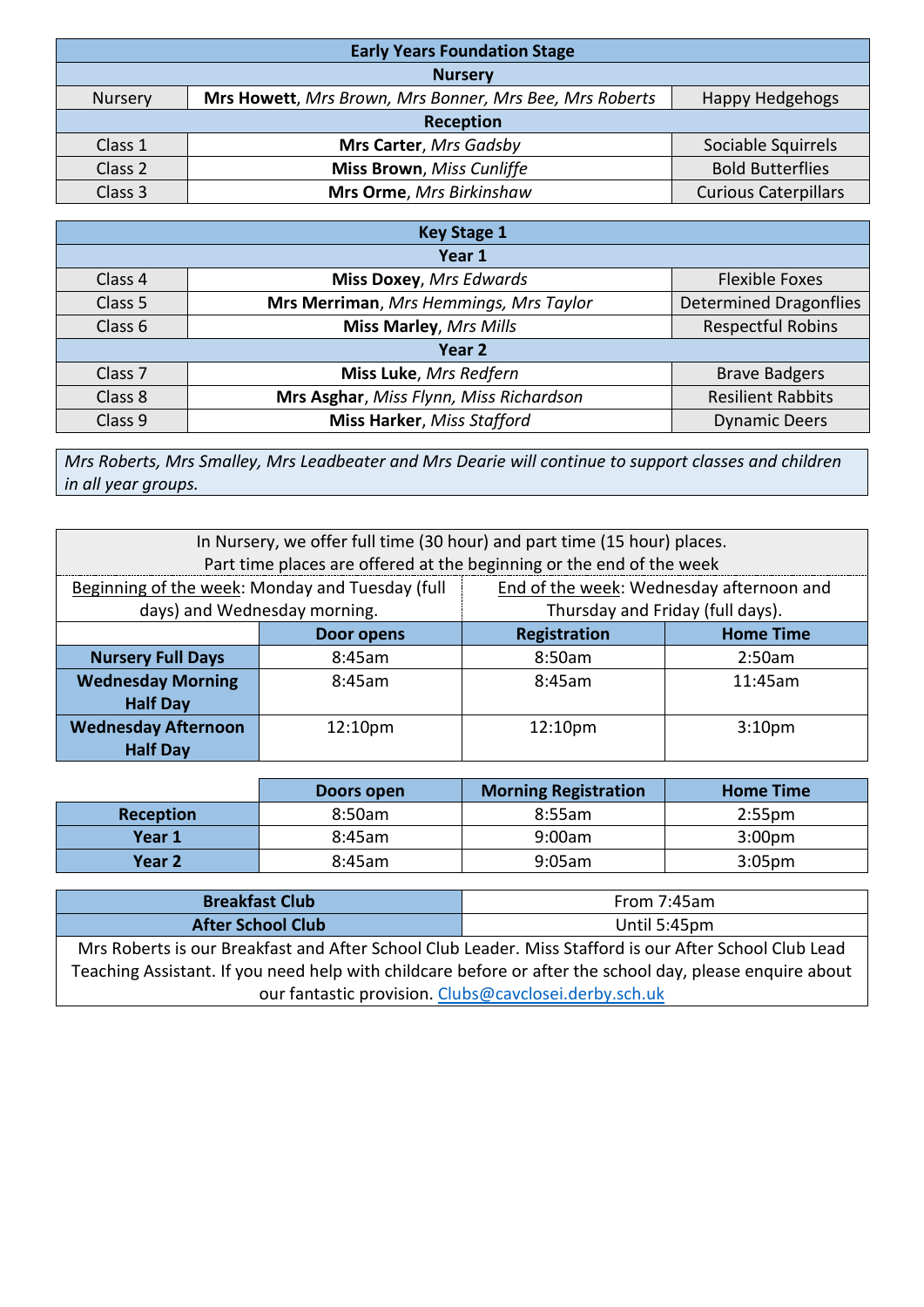| <b>Contacting School</b><br>Telephone 01332 662239                                                    |                                                                                                     |  |
|-------------------------------------------------------------------------------------------------------|-----------------------------------------------------------------------------------------------------|--|
| Please share any queries or concerns with us so that we can work together to keep your children safe, |                                                                                                     |  |
| happy, and learning at school. Feedback and suggestions are always welcome.                           |                                                                                                     |  |
| <b>Senior Leadership Team</b>                                                                         | leadership@cavclosei.derby.sch.uk                                                                   |  |
|                                                                                                       | (Mrs Diffin - Headteacher, Mrs Howett - Deputy Headteacher and Early Years Foundation Stage Leader, |  |
| Mrs Asghar - Assistant Headteachers and Key Stage 1 Leader)                                           |                                                                                                     |  |
| <b>School Office Team</b>                                                                             | admin@cavclosei.derby.sch.uk                                                                        |  |
| (Mrs Kelly, Mrs Manners and Mrs Gibson)                                                               |                                                                                                     |  |
| <b>Safeguarding Team</b>                                                                              | safeguarding@cavclosei.derby.sch.uk                                                                 |  |
| (Mrs Diffin, Mrs Howett, Mrs Asghar, Mrs Vincett, Mrs Leadbeater, Mrs Dearie)                         |                                                                                                     |  |
| <b>Inclusion Leader</b>                                                                               | senco@cavclosei.derby.sch.uk                                                                        |  |
| (Mrs Vincett)                                                                                         |                                                                                                     |  |
| <b>Year Group Class Teachers</b>                                                                      |                                                                                                     |  |
| nursery@cavclosei.derby.sch.uk                                                                        | (Mrs Howett)                                                                                        |  |
| reception@cavclosei.derby.sch.uk                                                                      | (Mrs Carter, Miss Brown, Mrs Orme)                                                                  |  |
| year1@cavclosei.derby.sch.uk                                                                          | (Miss Doxey, Mrs Merriman, Miss Marley)                                                             |  |
| year2@cavclosei.derby.sch.uk<br>(Mrs Luke, Mrs Asghar, Miss Harker)                                   |                                                                                                     |  |
| <b>Breakfast Club and After School Club</b>                                                           |                                                                                                     |  |
| (Mrs Roberts)                                                                                         | clubs@cavclosei.derby.sch.uk                                                                        |  |